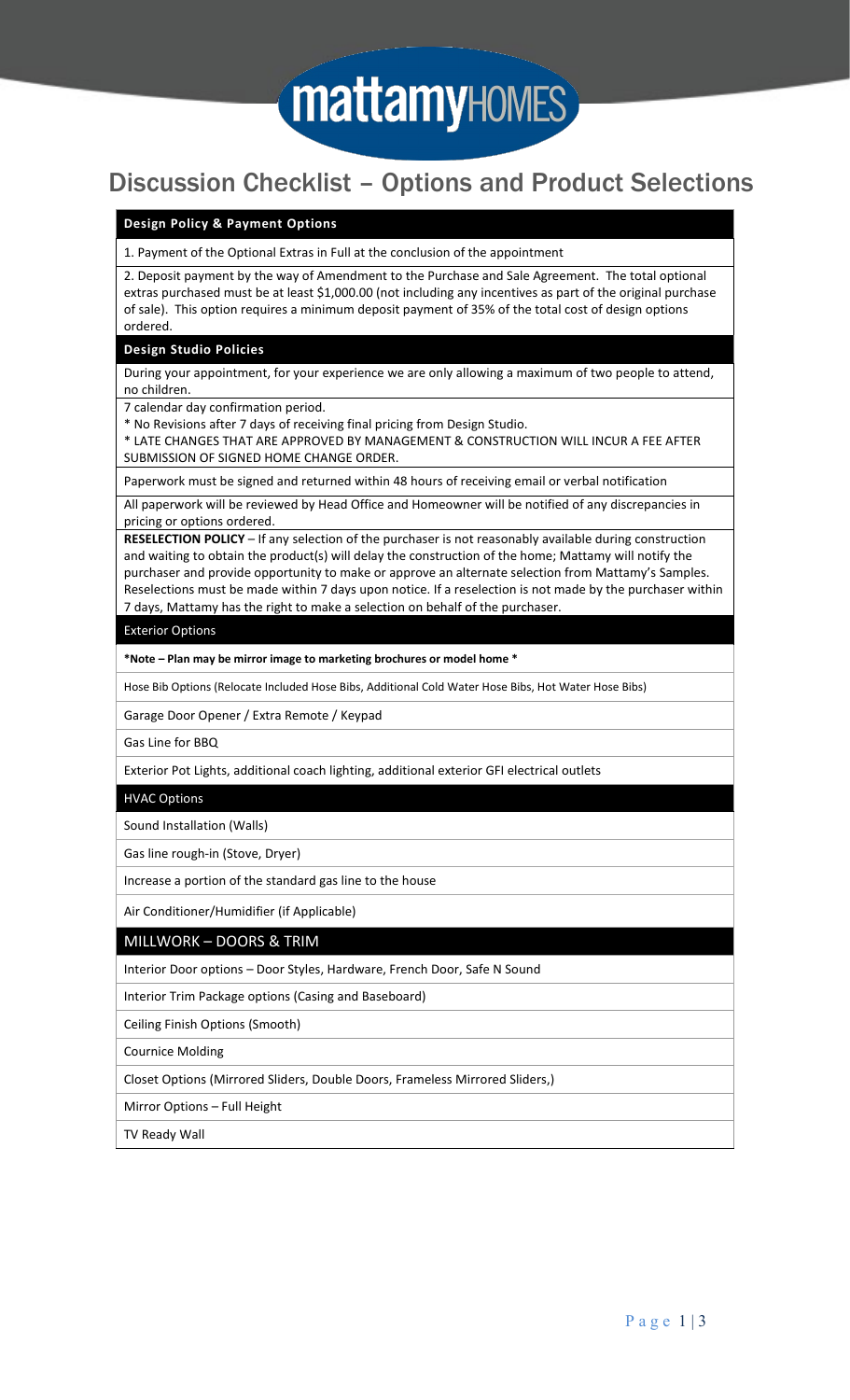### STRUCTURAL DESIGN OPTIONS (If Applicable)

Model Specific Options (Design Options on Plan)

Coffered/Waffled Ceilings

Railing in lieu of Kneewall (Design Options on Plan)

Laundry uppers

Double Sinks in bathroom

MILLWORK – STAIR & RAIL

Railing/Stain Options

Painted White Riser/Stringer (if applicable)

Painted White Spindles

Carpet Runners for all wood staircases/carpet underpad options

ELECTRICAL OPTIONS

200 AMP Service (If Applicable)

Monitoring Packages (Fernsby communities only)

Central Vac: Rough-in/ Toe kick

Conduit from basement to attic

Interior Pot Lights / Wall Sconce Rough-in / Light Locations/ Dimmer Switch/Puck Lights (if Applicable)

Home Theatre Option (Rough in only)

Additional Electrical Requirements (Conduit, Outlets, Cat-6, TV Ready Wall, USB Outlet)

LED Valance Lights, Crown lighting (Rough-in only)

Additional GFI Outlets / Shower Pot Lights (Tub/Shower)

Pendant Lights Rough-in (price per piece)

Reinforce for heavy light fixture

FIREPLACE OPTIONS (If Applicable)

Optional fireplace box Raised

Fan Kit

Thermostat / remote controls etc.

Stone or Tile surround on wall

Mantle Options- Style

PAINT OPTIONS

Whole house colour options (Note: Paint upgrades do not change the quality)

Single room colour (Note: Paint upgrades do not change the quality)

KITCHEN OPTIONS (If Applicable)

Applicable Kitchen Packages

Furring Panel to ceiling/Stacked Uppers

Microwave Shelf (base cabinet, upper cabinets, in pantry)

Kitchen Pantry Options

Accessories (lazy susan, tray dividers, pull out garbage roll out shelves, spice rack, wine rack)

Additional Bank of Drawers/Pots and Pans

Decorative Hood Fan

Glass cabinet doors

Countertop Options- Solid Surface, Laminate, "Bump Out"

Island (Faux Doors, Furniture Kick, Post)